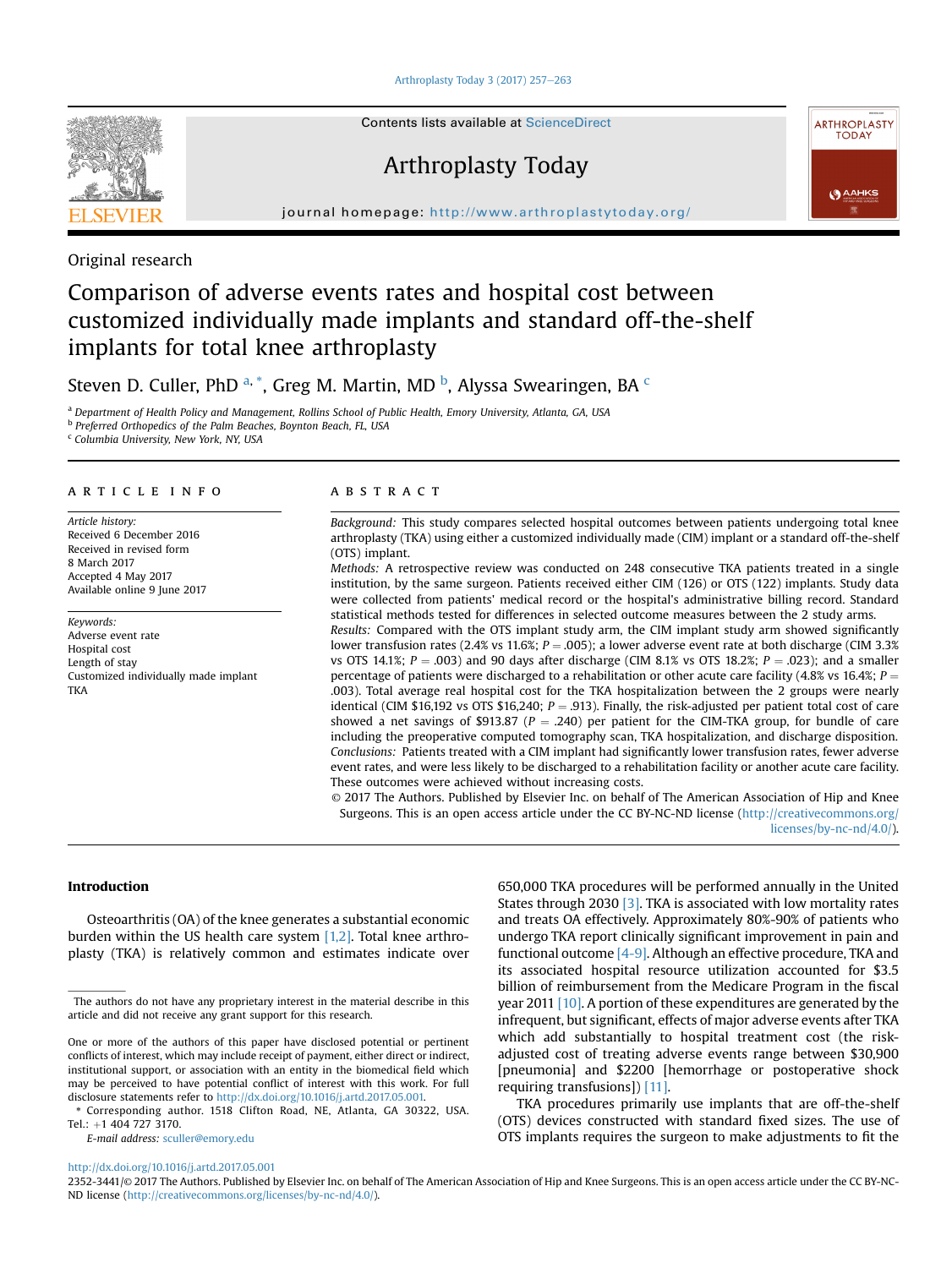standard device to the biophysical needs of the patient during the procedure. The alternative to OTS devices is the use of a customized individually made (CIM) implant device anatomically designed with personalized fit, patient-matched anatomic shape, and greater bone preservation. However, there are sparse empirical data available to demonstrate the extent to which the choice of device implanted (OTS vs CIM) impacts hospital outcomes and total hospital cost after a TKA. The determination of total hospital cost associated with the implant device is growing in importance to hospitals because private third-party payers are increasingly placing the hospital at risk for the cost of all hospital services provided to TKA patients through the implementation of bundled payment for acute surgical procedures [\[12\].](#page-6-0) The present study retrospectively compared outcomes between patients who received an OTS device and those who received a CIM device during their TKA procedure. Specific metrics compared included length of procedure, length of hospital stay (LOS), blood transfusion rates, other selected adverse events associated with the implantation before discharge and within 90 days after discharge, and patient discharge status. Given the need for improving the costeffectiveness of TKA procedures, a second study objective was to determine the extent to which average total real hospital costs for TKA hospitalization and total cost of care for the health insurance differed depending on the type of device implanted.

# Material and methods

## Study population and unit of observation

To address the study questions, we conducted a retrospective assessment of patient records from a single surgeon at one health care institution. All TKA surgeries occurred between April 1, 2010, and November 11, 2013. The intraoperative protocol was consistent over the study period: all patients received a spinal anesthesia unless they refused or were contraindicated; the surgical approach was through a medial parapatellar incision; the blood management protocol did not change; and patients received a Foley catheter overnight. The surgeon's office medical records were used to identify all patients who underwent a TKA procedure during the study period. All patients underwent their TKA procedure, including the choice of TKA device, before the start of data collection.

The unit of observation in this study was the TKA hospitalization. The final study sample included a total of 235 unique patients who underwent a total of 248 TKA hospitalizations in which the patient received either a CIM implant (126 hospitalizations) or an OTS implant (122 hospitalizations). In this study, 49 patients undergoing a simultaneous bilateral TKA procedure were considered as a single hospitalization. A patient undergoing a staged bilateral TKA was treated in the analysis as 2 separate hospitalizations because they had distinct admission dates, discharge dates, and clinical outcomes for both admissions. Review of the patient records indicated that all TKA devices inserted between April 1, 2010, and September 19, 2011, were OTS devices, after which the surgeon began to transition to the CIM implant, with continued OTS implant utilization. During the transition period (4 months), patients about to undergo a TKA were offered the choice between receiving a CIM implant or an OTS implant after a discussion of the risk-benefit profile of both systems with the surgeon. After April 2, 2012, the vast majority of TKA devices implanted were CIM implants. This analysis includes all "learning curve" cases without stratification for learning curve effects. All patients in the study who underwent 2 TKA procedures (either staged bilateral or simultaneous bilateral) received the same type of device in both procedures.

#### Data collection

All data collected in this study were obtained either from the surgeon's medical records or from the study hospital's Unified Billing 2004 (UB-04) form. The study manager received deidentified paper medical records for each TKA procedure performed during the study period. Each procedure's clinical record was assigned a unique study ID. Clinical data collected from the medical records were double entered into a procedure-level electronic data base by 2 independent clinical abstractors. The information was audited for accuracy by comparison with the paper medical record. In addition, the surgeon's office staff collected copies of the hospital's UB-04 bill for each study patients' TKA hospitalization and any rehospitalization a patient had in the study hospital within 90 days of hospital discharge from the study TKA hospitalization. Patients who underwent staged bilateral TKA surgeries required 2 hospitalizations with separate 90-day follow-up periods. If the second TKA procedure was performed during the original 90-day follow-up period for the first TKA procedure, the second hospitalization was not counted as a follow-up hospitalization for the original TKA procedure. All UB-04 forms included the unique study ID for the patient undergoing the procedure so that clinical information in the medical record could be matched with the hospital administrative record. Information collected from the UB-04 form (all International Classification of Diseases, Ninth Revision, Clinical Modification [ICD-9-CM] diagnosis and procedure codes, patient's discharge destination, and total hospital billed charges) was entered into a separate electronic database by 2 independent clinical abstractors. The information was audited for accuracy by comparison with the paper UB-04.

# Definitions of demographics, hospital information, comorbidities, and adverse events

The final data set contains demographic information including each patient's gender, age at admission, American Society of Anesthesiologists Physical Status Classification System (ASA) at admission, and body mass index (BMI). Hospital LOS in days was calculated using the patient's admission date and time and their discharge date and time. In addition, the hospital's UB-04 form contained 25 diagnosis and procedure ICD-9-CM codes. Diagnosis codes were used to create 39 patient-level comorbid conditions ([Table 1](#page-2-0)). Information contained in either the patient's medical record or the ICD-9-CM diagnostic or procedure codes was used to identify the following inhospital adverse events: transfusion, any postsurgical infection, thromboembolism, and acute renal failure.

## Hospital total cost

The hospital UB-04 form contained total billed charges for each hospitalization for all services provided by the hospital (the UB-04 form does not contain physician charges or charges for other nonhospital services). Total hospital costs were calculated based on the established method of estimating total hospital cost from billed charges [\[13,14\]](#page-6-0). Briefly, total hospital costs for each TKA hospitalization were estimated by multiplying total billed charges for each hospitalization by the appropriate annual hospital's average costto-charge ratio in the diagnosis-related group associated with patients undergoing TKA procedures without complications or comorbidities. Estimates of total hospital cost for TKA hospitalization that occurred before 2013 were inflated into 2013 US dollars using an index created from the study hospital's average annual cost increases in the diagnosis-related group associated with TKA procedure without complication.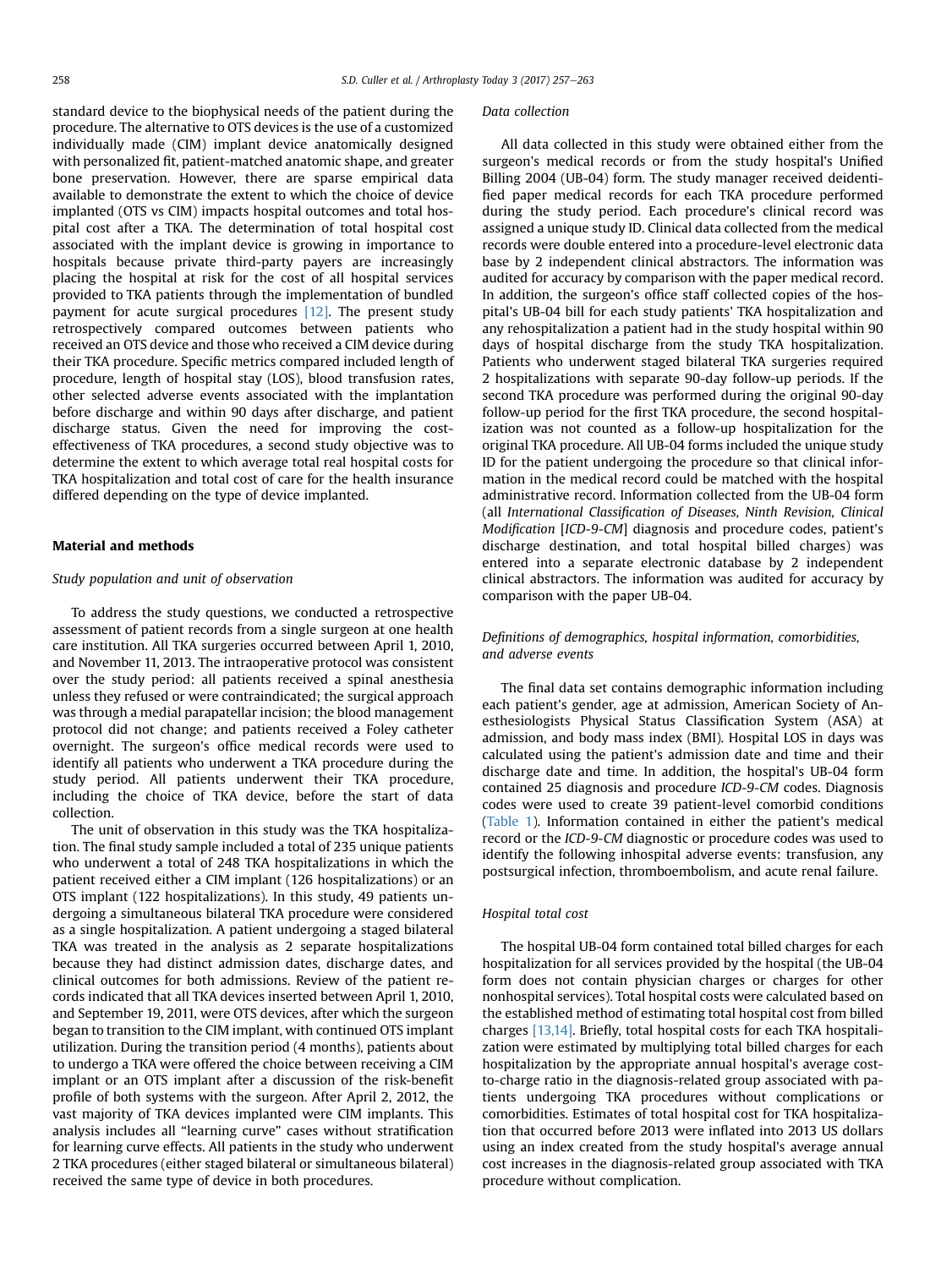#### <span id="page-2-0"></span>Table 1

Patient baseline demographic characteristics and selected comorbid conditions for all TKA hospitalizations and by study arm.

| Variables                             | All hospitalizations CIM |      | <b>OTS</b>                         | P value |
|---------------------------------------|--------------------------|------|------------------------------------|---------|
| Number of hospitalizations            | 248                      | 126  | 122                                | NA      |
| Demographic characteristics           |                          |      |                                    |         |
| Male, %                               | 37.1                     | 38.1 | 36.1                               | .793    |
| Age, mean $\pm$ SD, y                 | $69.0 \pm 8.9$           |      | $69.7 \pm 8.4$ 68.3 $\pm$ 9.5 .226 |         |
| BMI, mean $\pm$ SD, kg/m <sup>2</sup> | $31.5 \pm 7.2$           |      | $30.8 \pm 6.5$ 32.3 $\pm$ 7.8 .088 |         |
| Comorbidities. <sup>a</sup> %         |                          |      |                                    |         |
| Osteoporosis                          | 97.5                     | 98.4 | 96.7                               | .397    |
| Hypertension                          | 70.1                     | 71.5 | 68.6                               | .615    |
| Diabetes mellitus                     | 20.5                     | 20.3 | 20.7                               | .948    |
| History of smoking                    | 18.4                     | 13.8 | 23.1                               | .061    |
| Chronic ischemic heart                | 11.1                     | 12.2 | 9.9                                | .571    |
| disease                               |                          |      |                                    |         |
| Prior CVA                             | 5.7                      | 2.4  | 9.1                                | .026    |
| Prior total hip arthroplasty          | 4.1                      | 1.6  | 6.6                                | .050    |
| Long-term use of                      | 5.3                      | 2.4  | 8.3                                | .043    |
| anticoagulation medication            |                          |      |                                    |         |

CVA, cerebrovascular accident; SD, standard deviation.

List of other comorbid conditions used in risk-adjusted models: malnutrition, current smoker, congestive heart failure, previous myocardial infarction, atrial fibrillation, peripheral vascular disease, inflammatory bowel disease, rheumatoid arthritis, sickle cell disease, coagulopathies, anemia, psoriasis, chronic obstructive pulmonary disease, chronic liver disease, any cancer, chronic kidney disease, nephrotic syndrome, history of hemodialysis, knee fracture present on admission, mechanical complication of prior TKA present on admission, prior TKA, prior joint arthroplasty nonspecific, prior pathologic fracture, prior traumatic fracture, prior cardiac revascularization procedure, prior liver transplant, prior kidney transplant, prior venous embolism and thrombosis, long-term use of aspirin, long-term use of antiplatelet medication, long-term use of nonsteroidal anti-inflammatory drugs, and long-term use of steroids.

This table only reports those comorbid conditions that were present in over 10% of all TKA hospitalizations or where there were significant differences in the proportion of patients experiencing the comorbid condition between the 2 study arms. All values in this section of the table were calculated on 244 hospitalizations because the UB04 form was missing for 4 patients (3 in the CIM arm and 1 in the OTS arm).

## Total cost of care to the health insurance/payer

Increasingly, private and public third-party payers are interested in the making the total cost of all care (preoperative, inpatient care, and postdischarge care for a selected number of days) into a single payment. In this analysis, we defined total cost for a TKA bundle for every patient in both study groups as follows. First, we used only the total real cost of each TKA hospitalization collected in this study as an estimate of all TKA hospitalization cost. Second, using estimates published in the literature  $[13]$ , we assigned patient-level estimates of the cost of care provided in the 30-day postdischarge period based on each patient's discharge destination from their TKA hospital as follows: home with outpatient therapy  $=$  \$733; home with home health services  $= $4239$ ; skilled nursing facility  $=$ \$6678; acute rehabilitation facility  $=$  \$16,464; and any other acute care facility was assigned the average of skilled nursing facility and rehabilitation facility  $= $11,570$ . Third, we assigned a single cost for a computed tomography (CT) scan (\$350 per TKA) to all patients in the CIM study arm and assigned a cost for a scan (\$0 per TKA) for all patients in the OTS study arm. Finally, it was assumed that all other physician and surgeon costs were identical in the 2 study arms. We summed the first 3 costs for each patient and reported the total average cost of the episode of care by study arm.

## Statistical analysis

Univariate differences in baseline demographic data and comorbidities between patients in the CIM implant arm vs the OTS implant arm were assessed with the chi-square analysis or the Fisher exact test for discrete variables and the Student  $t$  test for continuous variables. Observed complication rates are reported as the proportion of hospitalizations with a selected complication of all study hospitalizations. Mean hospital LOS and mean total hospital cost for all patients and by type of TKA device are presented as mean  $\pm$  standard deviation. All regression models estimated using continuous variables were estimated using the linear form of the regression models. A step-wise multivariate approach was used to identify those comorbid conditions to include in the final riskadjusted model for each outcome of interest. The following comorbid conditions were considered in each risk-adjusted model: smoker, history of smoking, hypertension, diabetes, chronic ischemic heart disease, prior cerebral vascular accident, atrial fibrillation, chronic kidney disease, inflammatory bowel disease, coagulopathies, rheumatoid arthritis, psoriasis, OA, any cancer, prior TKA, prior total hip arthroplasty (THA), prior coronary revascularization procedure, prior venous thromboembolism, longterm use of aspirin, long-term use of anticoagulation medication, long-term use of antiplatelet medication, and long-term use of nonsteroidal anti-inflammatory drugs. The tables of results only report comorbid conditions used in the final model for each outcome of interest. In this study, differences between study groups were considered statistically significant if the  $P$  value was  $\leq$ .05. All analyses were performed with SAS 9.3 (SAS Institute, Cary, NC).

# Results

Table 1 presents patients' baseline demographics, comorbid conditions, and long-term use of medications both overall and separately for each type of TKA implant device. Males underwent TKA less frequently than females (37.1% of patients were male). The average patient age at admission for TKA was  $69 \pm 8.9$  years. There were no statistically significant differences in the gender or average age between patients who received the OTS or CIM implant device. Patients in the OTS study arm had higher average BMI than those in the CIM study arm (32.3  $\pm$  7.8 vs 30.1  $\pm$  6.5 kg/m<sup>2</sup>), but the difference did not reach statistical significance ( $P = .09$ ). A larger proportion of patients in the OTS arm were assessed at an ASA level III (48.8% vs 43.9%); however, there was no statistical difference in the distribution of patients across ASA levels in the 2 study arms  $(P = .48)$ .

Table 1 also reports on the proportion of patient experiencing comorbid conditions that were present in >10% of all patients or conditions where there was a significant difference in the proportion of patients experiencing that condition in the 2 study arms. Three of the comorbid conditions (prior cerebrovascular accident, prior THA, and long-term use of anticoagulation medication) reported significant ( $P \leq .05$ ) differences in incidence between the 2 device groups. In all 3 cases, patients in the OTS study arm were more likely to experience the comorbid condition than patients in the CIM arm. Overall, the observed differences in the incidence comorbid conditions between the 2 device groups verify the need to control for difference in the underling clinical conditions of patients undergoing THA procedures in the 2 study groups in evaluating the difference in outcomes.

[Figure 1](#page-3-0) shows the distribution of observed hospital LOS by type of device for 4 specific LOS periods. This figure indicates that compared with the OTS study arm, a greater proportion of patients in the CIM arm were discharged in <2 days or in 2-3 days and a smaller proportion of patients in the CIM arm stayed 3-4 days or  $\geq$ 4 days. A chi-squared test for differences in the entire distribution of LOS by study arm did not reach statistical significance ( $P = .132$ ). However, a 1-sided Fisher exact test found that a significantly greater proportion of patients in the CIM arm were being discharged from their TKA hospitalization in <3 days (<72 hours from admission to discharge) than in the OTS arm  $(42.1\% \text{ vs } 30.3\%; P = .037)$ .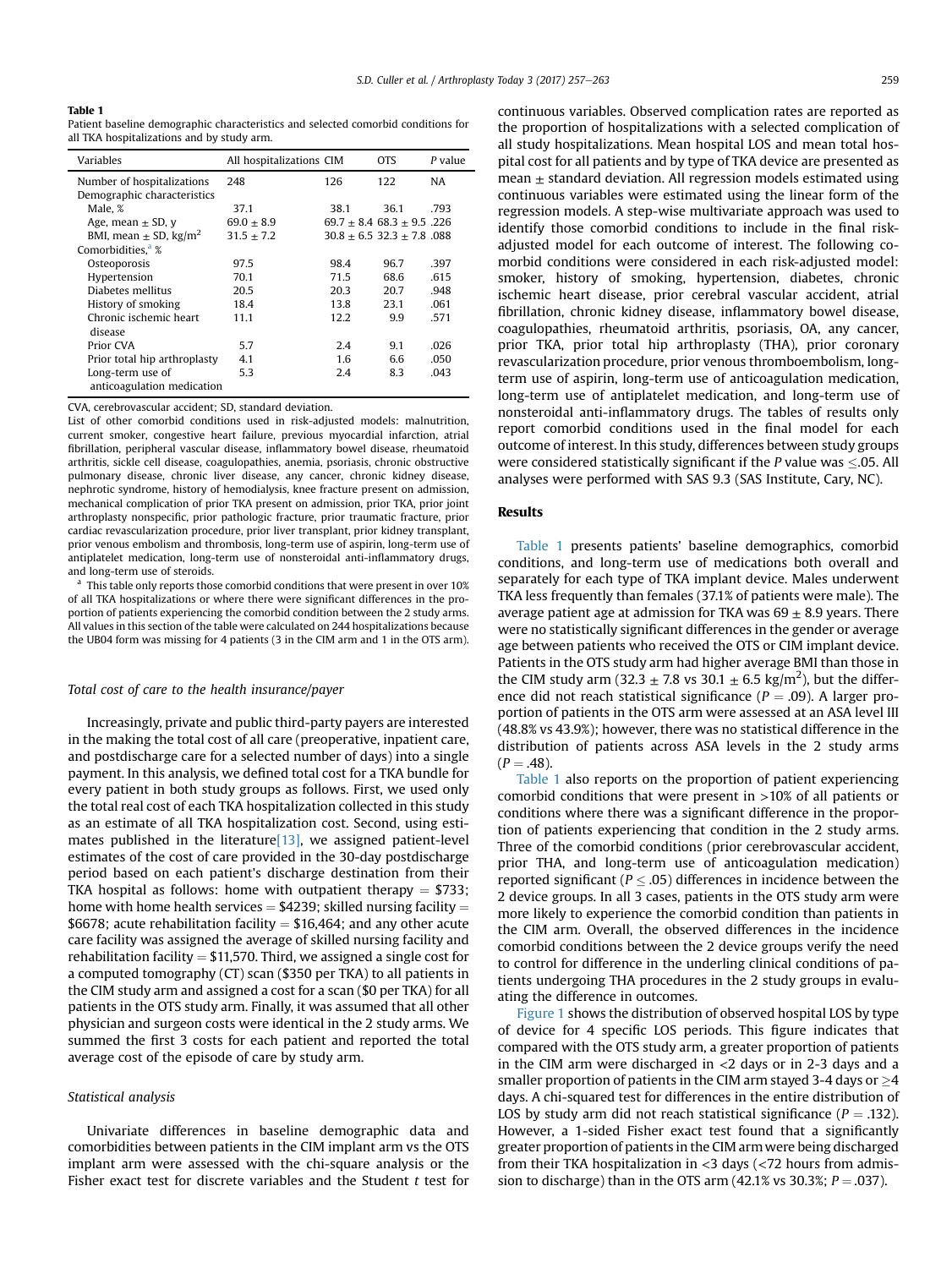<span id="page-3-0"></span>

Figure 1. The distribution of observed hospital LOS by study arm for selected LOS intervals. Note: the chi-squared test of difference for the reported distribution in the figure was not significant ( $P = .123$ ). However, a 1-sided Fisher exact test found that a significantly greater proportion of patients in the CIM arm were being discharged from their TKA hospitalization in <3 days (<72 hours from admission to discharge) than in the OTS arm (42.1% vs 30.3%; P = .037).

Table 2 reports the observed average hospital LOS and postoperative LOS by study arm. The table indicates that the average observed LOS for all 248 TKA hospitalizations was  $3.1 \pm 0.9$  days. There was a trend toward shorter observed average hospital LOS among patients in the CIM arm (2.97 vs 3.20 days, approximately 5.3 hours), but did not reach statistical significance ( $P = .06$ ). In addition, multivariate linear and log-linear regression models were estimated to determine if there were differences in hospital LOS between the 2 study arms after controlling for age, gender, BMI, and selected comorbid conditions. In all risk-adjusted models estimated, the estimated coefficient on the variable indicating that the patient was in the CIM study arm was negative, but none of the estimated coefficients in hospital LOS were significantly  $<$ 0 (P  $<$  .05).

[Figure 2](#page-4-0) shows the distribution of discharge destination after TKA hospitalization for patients by study arm. The chi-squared statistical test indicates that there was a significant difference in the distribution of discharge destinations shown in the figure between the 2 study arms. First, it should be noted that no patient in either study arm died during their TKA hospitalization. Second, a greater proportion of patients in the CIM arm were discharged to home (9.6% CIM vs 7.4% OTS) or with home health care (62.6% CIM vs 57.0% OTS) such that approximately 71.2% of patients in the CIM arm were discharged to home or home health care compared with 63.9% of the patients in the OTS arm, but this difference did not reach statistical significant ( $P = .223$ ). Third, [Figure 2](#page-4-0) indicates that nearly 16.4% of the patients (20 patients) in the OTS study arm were discharged to a rehabilitation facility or another acute care facility following their TKA hospitalization, compared with only 4.8% (6 patients) in the CIM study arm. The difference in the proportion of patients discharged to a rehabilitation facility or another acute care facility was statistically significant ( $P < .01$ ), independent of the other discharge categories. In addition, the results of a multivariate logistical regression equation indicated that patients in the OTS study arm were  $5.5\times$  (95% confidence interval  $1.8\times$ -17.2 $\times$ ) more likely to be discharged to a rehabilitation facility or other acute care facility than patients in the CIM study arm, after controlling for gender, age, BMI, and selected comorbid conditions.

[Table 3](#page-5-0) reports the observed and risk-adjusted clinical outcomes by study arm. Part A of [Table 3](#page-5-0) reports observed inhospital complication rates for 3 specific adverse events (transfusion, any infection, and any thromboembolism) between the 2 study arms. Overall, all 3 complication rates were relatively low, with slightly <7.0% of all patients requiring a transfusion and less than one-half of 1% of all patients experiencing the other 2 adverse events. Nevertheless, a significantly greater proportion of patients in the OTS arm required a transfusion than in the CIM arm (11.6% vs 2.4%;  $P < .01$ ). These specific complications combined with other adverse events indicated in the medical record resulted in significantly higher rates of any adverse event for patients in the OTS arm than the CIM arm during the entire TKA hospitalization. Finally, the patients in the CIM arm had significantly lower adverse event rates from admission to 90 days postdischarge than patients in the OTS arm (8.1% vs 18.2%;  $P = .023$ ).

# Table 2

Observed average hospital LOS and average postoperative LOS for all TKA hospitalizations and by study arm.

| Variables                                                                        | All hospitalizations | CIM             | OTS             | <i>P</i> value |
|----------------------------------------------------------------------------------|----------------------|-----------------|-----------------|----------------|
| Average hospital LOS (admission to discharge), d<br>Hospital LOS (mean $\pm$ SD) | $3.09 \pm 0.91$      | $2.98 \pm 0.94$ | $3.20 \pm 0.87$ | .057           |

SD, standard deviation.

The Student t test for differences in the continuous LOS variable. LOS in days was calculated by dividing the total number of hours between admission and discharge by 24 hours.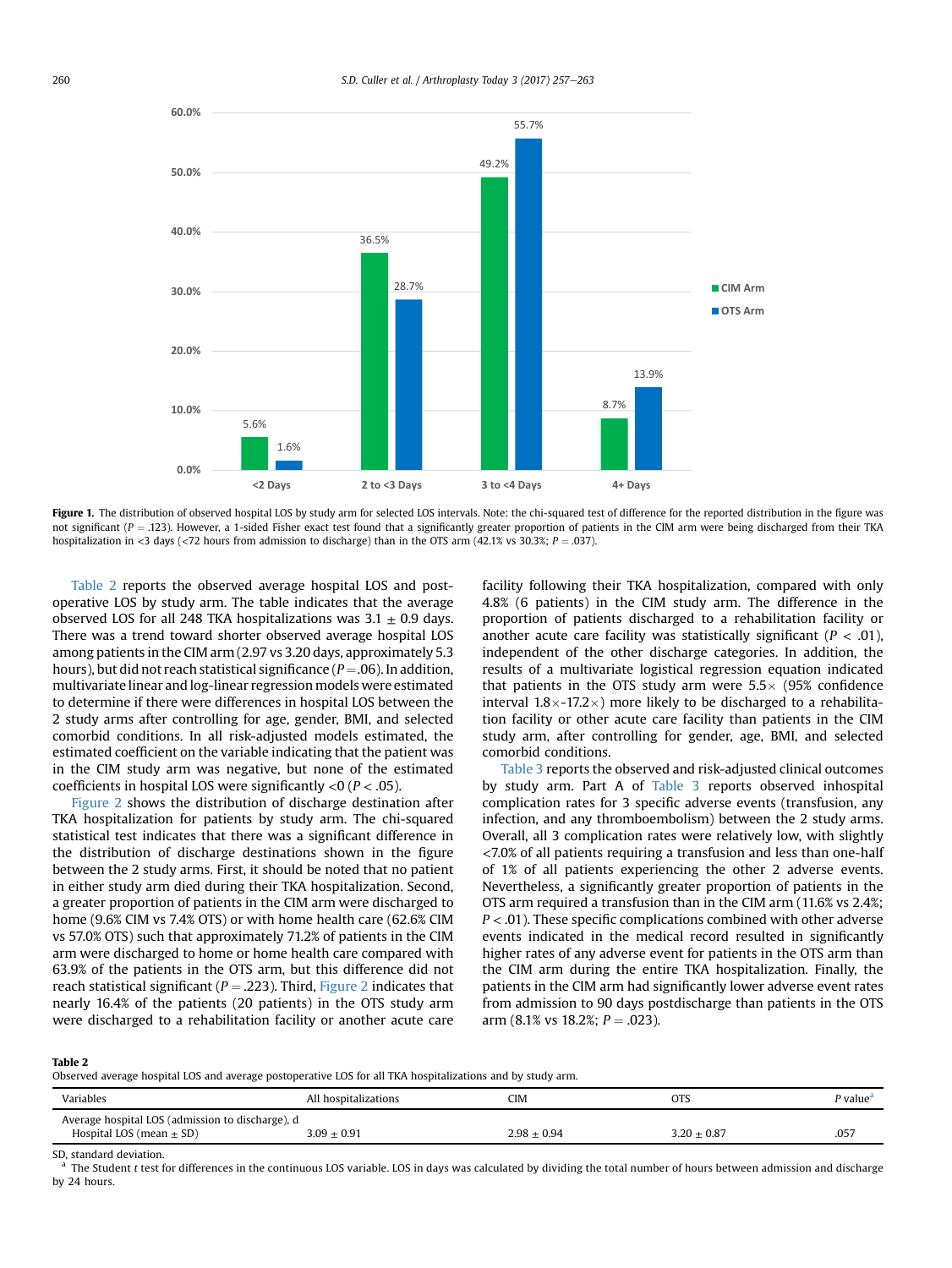<span id="page-4-0"></span>

Figure 2. The discharge distribution of patients from their TKA hospitalization by study arm. The chi-squared test for differences in the discharge distribution among the 3 categories shown between the 2 study arms is statistically significant ( $P = .011$ ). However, the chi-squared test for differences in each discharge location separately, only reached statistical significances for rehabilitation or other facilities ( $P = .003$ ).

Part B of [Table 3](#page-5-0) reports the results of the risk-adjusted multivariate logistic regression equations estimated for patients experiencing a transfusion, any adverse event during the TKA hospitalization, and any adverse event from admission to 90 days postdischarge. The key variable of interest in all regression equations was the variable indicating that the patient was in the OTS study arm. As a result, an estimated odds ratio of  $>1.0\times$  implies that patients who received an OTS device were more likely to experience an adverse event than patients who received a CIM device. In addition, [Table 3](#page-5-0) reports the 95% confidence interval around the estimated odds ratio of each adverse event. Results of the riskadjusted logistic regression indicate that patients in the OTS arm were significantly more likely to require a transfusion  $(4.6\times; 95\%)$ confidence interval,  $1.2 \times -16.9 \times$ ) during their TKA hospitalization than patients in the CIM arm. Likewise, patients in the OTS arm were more likely to experience any adverse event during the initial hospitalization (4.4 $\times$ ; 95% confidence interval, 1.4 $\times$ -13.9 $\times$ ) and any adverse event up to 90 days postdischarge  $(2.5\times; 95\%)$  confidence interval,  $1.1 \times -5.8 \times$ ) than patients in the CIM study arm.

[Table 4,](#page-5-0) Part A, presents observed average total real hospital charges and estimated real total hospital costs both overall and for patients in each study arm. The overall average real total charges for the 244 study patients with a UB-04 bill was  $$81,461 \pm $16,586$ . Average real total hospital charges were found to be \$2653 more expensive in the CIM than the OTS arm, but the difference in average charges between the 2 arms did not reach statistical significance ( $P = .212$ ). Average real total cost for all TKA hospitalizations was  $$16,216 \pm $3374$  in the study. Average real hospital cost in the 2 study arms was nearly identical with cost being \$48 lower in the CIM arm than in the OTS arm. Part B of [Table 4](#page-5-0) demonstrates that the difference in real total cost between the 2 study arms was approximately \$92 after controlling for differences in gender, age, BMI, and selected comorbid conditions. No significant different in estimated hospital cost between the 2 devices were found whether the regression equation was estimated using the log-linear form of the equation or if the regression equation controlled for whether the patient underwent a bilateral or single TKA during the hospitalization (results not reported in the table).

[Table 5](#page-6-0) shows real total cost of the episode of care for the OTS arm compared with the CIM arm. The observed average total cost of the episode of care for all patients in the study was \$22,092  $\pm$ \$5940. We found a trend toward lower observed average total costs of the episode of care in the CIM arm than the OTS arm (\$21,591 vs \$22,601;  $P = .185$ ). Furthermore, the average cost of follow-up care in the postdischarge period was significantly low among patients in the CIM arm than the OTS arm (\$5048 vs \$6361;  $P = .007$ ). Finally, after controlling for differences in demographics and comorbid conditions between the 2 study arms, average total cost of an episode of care was estimated to be approximately \$913 lower in the CIM arm than the OTS arm, but this difference was not significant ( $P = .240$ ).

# Discussion

This retrospective study of 248 consecutive TKA hospitalizations, performed by the same orthopedic surgeon, compared hospital outcomes and hospital costs for patients undergoing a CIM TKA vs an OTS TKA. Several important findings emerged from these analyses. First, CIM patients had significantly lower adverse events of any type during either the initial TKA hospitalization or during the 90 days postdischarge when compared with the patients who received OTS devices. Second, patients receiving the CIM implant had a trend toward shorter LOS than patients in the OTS study arm. Third, patients in the CIM study arm were more likely to be discharged to home or home health care and less likely to be discharged to rehabilitation or other acute care facility than patients in the OTS study arm. Fourth, compared with patients treated with OTS implants, patients treated with the CIM implant had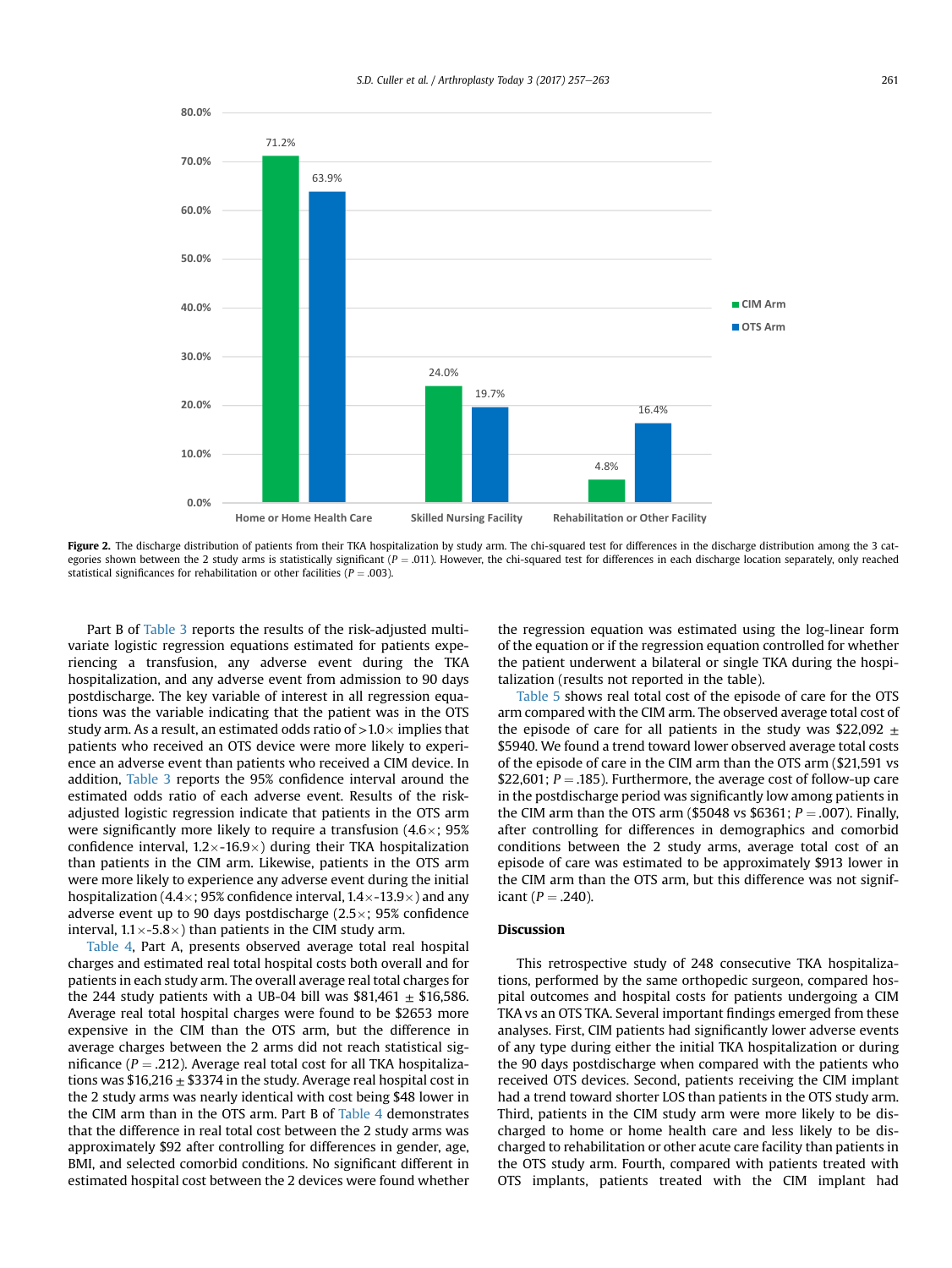#### <span id="page-5-0"></span>Table 3

| Observed and risk-adjusted selected clinical outcomes for all hospitalizations by study arm. <sup>a</sup> |  |  |
|-----------------------------------------------------------------------------------------------------------|--|--|
|                                                                                                           |  |  |

| Variables                                                                   | All hospitalizations                | <b>CIM</b>                               | <b>OTS</b>                          | P value                   |
|-----------------------------------------------------------------------------|-------------------------------------|------------------------------------------|-------------------------------------|---------------------------|
| A: Observed selected outcomes                                               |                                     |                                          |                                     |                           |
| Transfusion, %                                                              | 6.97                                | 2.44                                     | 11.57                               | .005                      |
| Any infection, %                                                            | 0.41                                | 0.00                                     | 0.83                                | .312                      |
| Any thromboembolism, %                                                      | 0.41                                | 0.81                                     | 0.00                                | .320                      |
| Any adverse event inpatient, %                                              | 8.61                                | 3.25                                     | 14.05                               | .003                      |
| Any adverse event up to 90-                                                 | 13.11                               | 8.13                                     | 18.18                               | .023                      |
| d postdischarge                                                             |                                     |                                          |                                     |                           |
| B: Risk-adjusted logistic regression results for selected clinical outcomes |                                     |                                          |                                     |                           |
| Outcome variable                                                            | Transfusion                         | Any AE inpatient                         | Any AE up to 90-<br>d postdischarge |                           |
| Odds ratio <sup>b</sup>                                                     | $4.57\times$                        | $4.37\times$                             | $2.53\times$                        |                           |
| 95% Confidence interval                                                     | $1.2 \times -16.9 \times$           | $1.4 \times -13.9 \times$                | $1.1 \times -5.8 \times$            |                           |
| P value                                                                     | .023                                | .013                                     | .029                                |                           |
| Model c-statistic                                                           | 0.762                               | 0.799                                    | 0.687                               |                           |
| Final control variables:                                                    | Male gender, age, BMI, hypertension | Male gender, age, BMI, psoriasis, atrial | Male gender, age,                   |                           |
|                                                                             | Coagulopathies, prior THA and long- | fibrillation, and prior THA              |                                     | BMI, atrial fibrillation, |

AE, adverse event; CVA, cerebrovascular accident.

All clinical outcomes reported in this table were based on the 244 patients with completed UB04 form.

<sup>b</sup> All odds ratios reported indicate the odds of patients have the outcome of interest in the OTS arm relative to the CIM arm.

term use of anticoagulation medication

significantly lower observed and risk-adjusted transfusion rates. Finally, this study finds no difference in average real total hospital cost between the 2 study arms, suggesting that patients in the CIM received improved hospital outcomes at no additional cost to the hospital. However, the total cost of care to the health insurance showed a net savings of \$913.87 per patient, after including the cost of the preoperative CT scan for the CIM-TKA group.

Since the study period mentioned in this article, there is an enhanced focus on blood-management protocols, including the use of such drugs as tranexamic acid (TXA), that have shown a reduction in overall transfusion rates among TKA patient[s\[15,16\]](#page-6-0). Tuttle et al investigated 591 patients for the incidence of transfusion and found transfusion rates dropped from 17.5% among patients without TXA to 5.5% in those who were administered TXA [\[17\].](#page-6-0) It is important to note that no patient in either study arm received TXA in this study. However, future clinical studies are warranted to determine if transfusion rates with the CIM implant remain lower than those using OTS implants using current blood-management protocols. Nevertheless, there remain 3 reasons why CIM implants could improve blood management. First, the femoral and tibial canals are not instrumented. Second, the bone cuts utilizing the custom implant have been shown to be thinner by 27% [\[18\]](#page-6-0) owing to system accuracy and 6 faceted cuts, which allows for less bone resection. Third, the customized implant is designed to fit precisely over the resected bone, leaving little to no uncovered bone where bleeding can occur after letting down the tourniquet [\[19\].](#page-6-0)

prior TKA, prior THA, prior CVA, and prior revascularization procedure

Increasingly, private and public third-party payers are negotiating with hospitals to pay a single bundled price for all health care services associated with acute episodes of care for services like TKA [\[20\]](#page-6-0). Typically bundle payments include all services provided in the TKA hospitalization and all care, including readmissions, for some period, typically 30-90 days after discharge. These payment methods place increasing importance on the discharge disposition of patients undergoing a TKA. The results in [Figure 2](#page-4-0) suggest that the choice of TKA implant device results in differences in the overall discharge disposition observed in this study. If the TKA implant devices reduce discharges to high-cost postacute treatment (skilled nursing facilities and rehabilitation facilities), it could favorably impact the total cost of care during the episode that includes the postdischarge window. In fact, [Table 5](#page-6-0) estimates that suggest that after risk adjusting for differences in demographics and comorbid conditions between the 2 study arms, average total cost of the episode of care approximately \$900 less in the CIM arm than the OTS arm, even though this difference was not statistically significant ( $P = .240$ ). This cost-saving in the CIM arm most likely underestimates the true cost-saving in an episode of care because all patients in the CIM arm were assigned a cost of \$350 for a CT scan, while none of the patients in the OTS arm were assigned any cost

Table 4

Unadjusted and risk-adjusted hospital total charge/cost for all hospitalizations and by study arm.

| Variables                                                                                                                                    | All hospitalizations                       | CIM                                        | <b>OTS</b>                                 | P value      |
|----------------------------------------------------------------------------------------------------------------------------------------------|--------------------------------------------|--------------------------------------------|--------------------------------------------|--------------|
| A: Unadjusted hospital total real charges and total real cost (2013 US dollars)<br>Real charges (mean $\pm$ SD)<br>Real cost (mean $\pm$ SD) | $$81,461 \pm $16,586$<br>$$16.216 + $3374$ | $$82,777 \pm $14,254$<br>$$16.192 + $2758$ | $$80,124 \pm $18,626$<br>$$16.240 + $3914$ | .212<br>.913 |
| B: Risk-adjusted estimates of total real cost using linear multivariate model <sup>a</sup>                                                   |                                            |                                            |                                            |              |
| Dependent variable                                                                                                                           | Estimated coefficient                      | P value                                    | R <sub>2</sub>                             |              |
| Total real hospital cost                                                                                                                     | $+$ \$91.50                                | .833                                       | 0.14                                       |              |

AMI, acute myocardial infarction; NSAID, nonsteroidal anti-inflammatory drug; SD, standard deviation.

<sup>a</sup> Model controlled the following factors: male gender, age, BMI, diabetes, chronic ischemic heart disease, prior AMI, atrial fibrillation, inflammatory bowel disease, rheumatoid arthritis, psoriasis, any cancer, prior TKA, prior THA, long-term use of aspirin, long-term use of antiplatelet medication, and long-term use of NSAID.